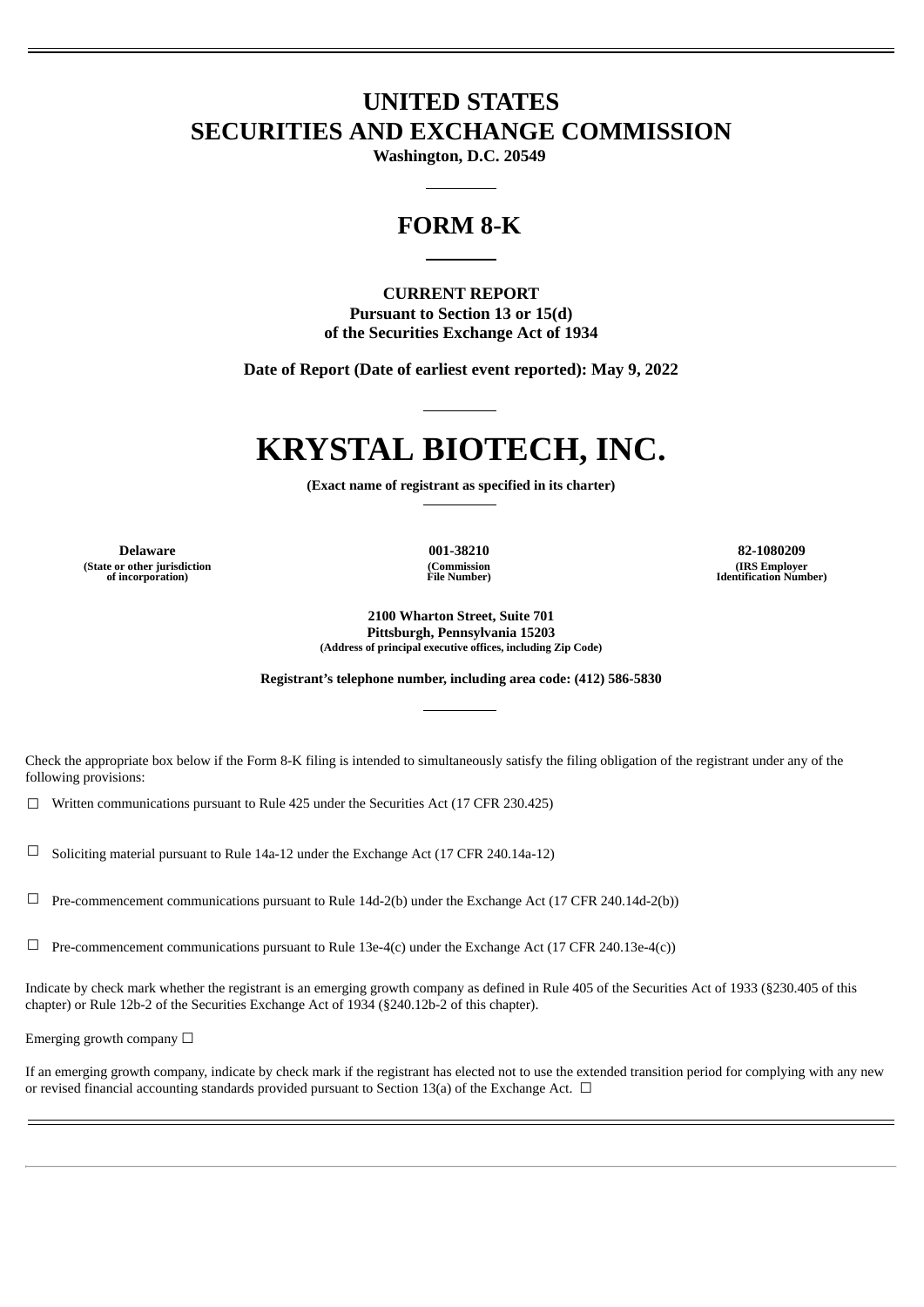#### **Item 2.02 Results of Operation and Financial Condition.**

On May 9, 2022, Krystal Biotech, Inc., a Delaware corporation (the "Company"), announced its financial results for the quarter ending March 31, 2022. A copy of the Company's press release is attached as Exhibit 99.1 hereto and incorporated by reference herein.

The information concerning financial results in this Form 8-K and in Exhibit 99.1 shall not be deemed to be "filed" for purposes of Section 18 of the Securities Exchange Act of 1934, as amended, or otherwise subject to the liabilities of that section. The information concerning financial results in this Form 8-K and in Exhibit 99.1 shall not be incorporated into any registration statement or other document filed with the Securities and Exchange Commission by the Company, whether made before or after the date hereof, regardless of any general incorporation language in such filing, except as shall be expressly set forth by specific reference in such filing.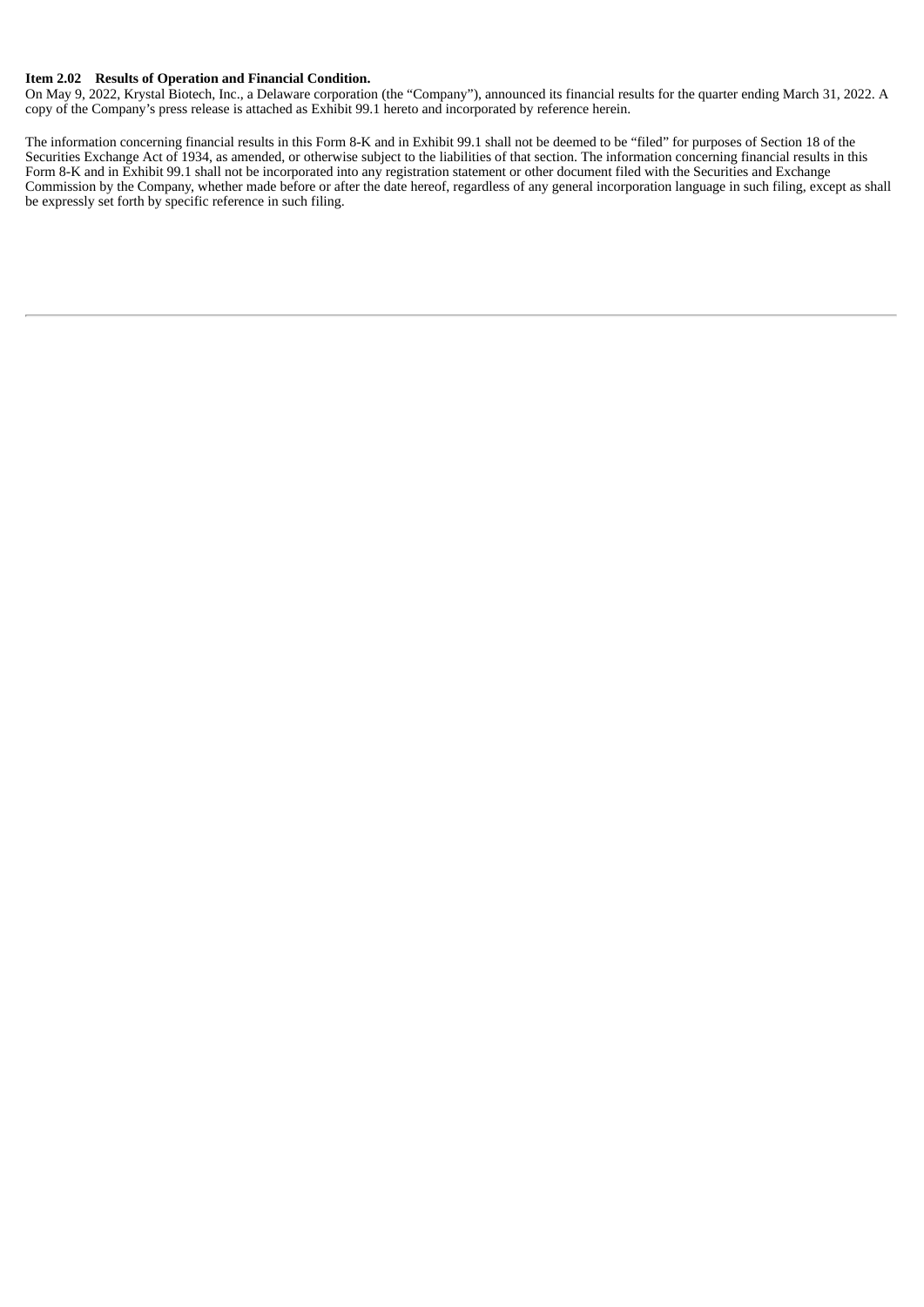#### **Item 9.01 Financial Statements and Exhibits.**

(d) Exhibits.

 $\frac{\text{Exhibit}}{\text{No.}}$ Description

99.1 Press [Release,](#page-4-0) dated May 9, 2022.

104 Cover Page Interactive Data file (embedded within the Inline XBRL document)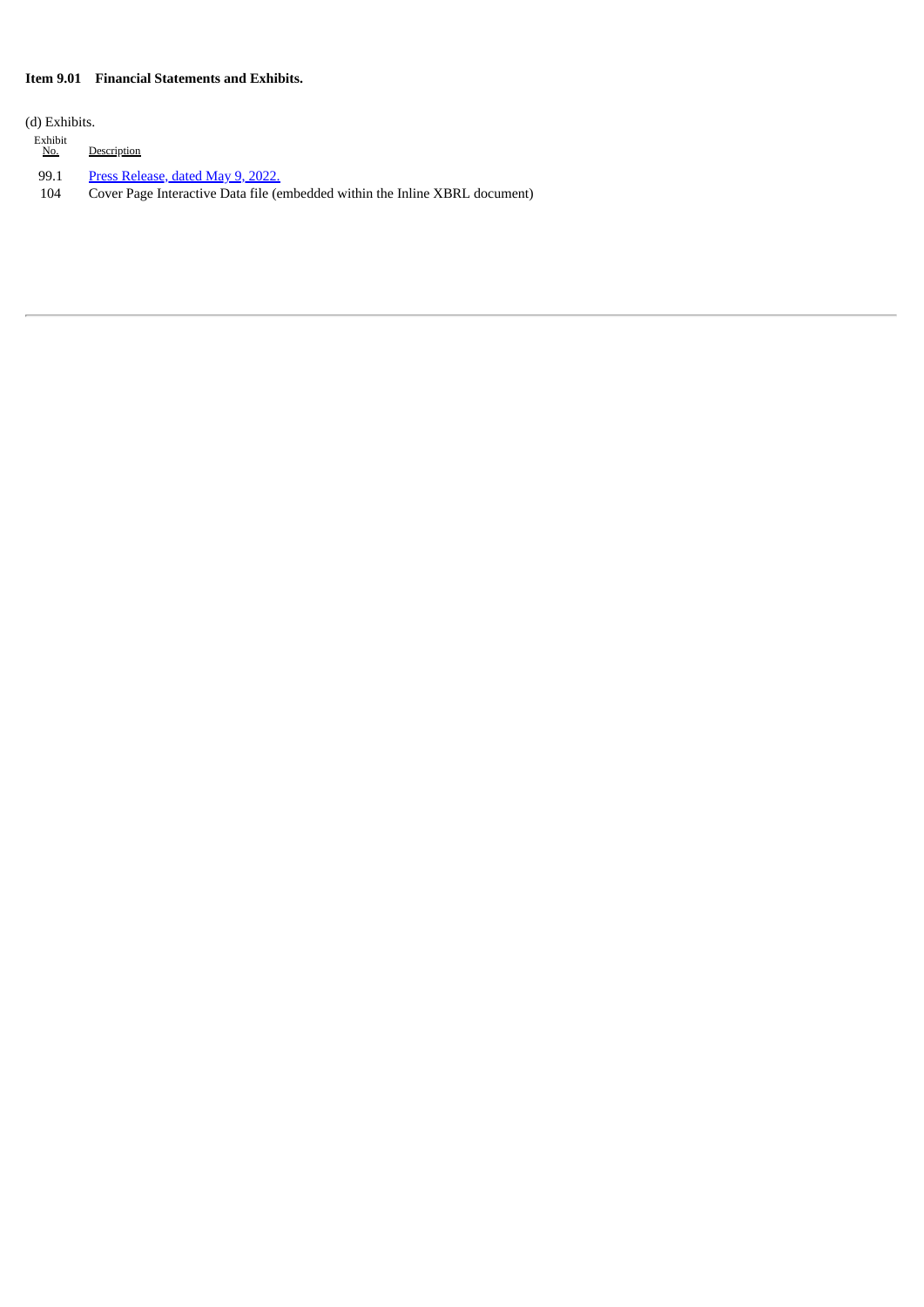#### **SIGNATURES**

Pursuant to the requirements of the Securities Exchange Act of 1934, as amended, the registrant has duly caused this report to be signed on its behalf by the undersigned hereunto duly authorized.

#### Date: May 9, 2022 KRYSTAL BIOTECH, INC.

| By:    | /s/ Krish S. Krishnan                 |
|--------|---------------------------------------|
| Name:  | Krish S. Krishnan                     |
| Title: | President and Chief Executive Officer |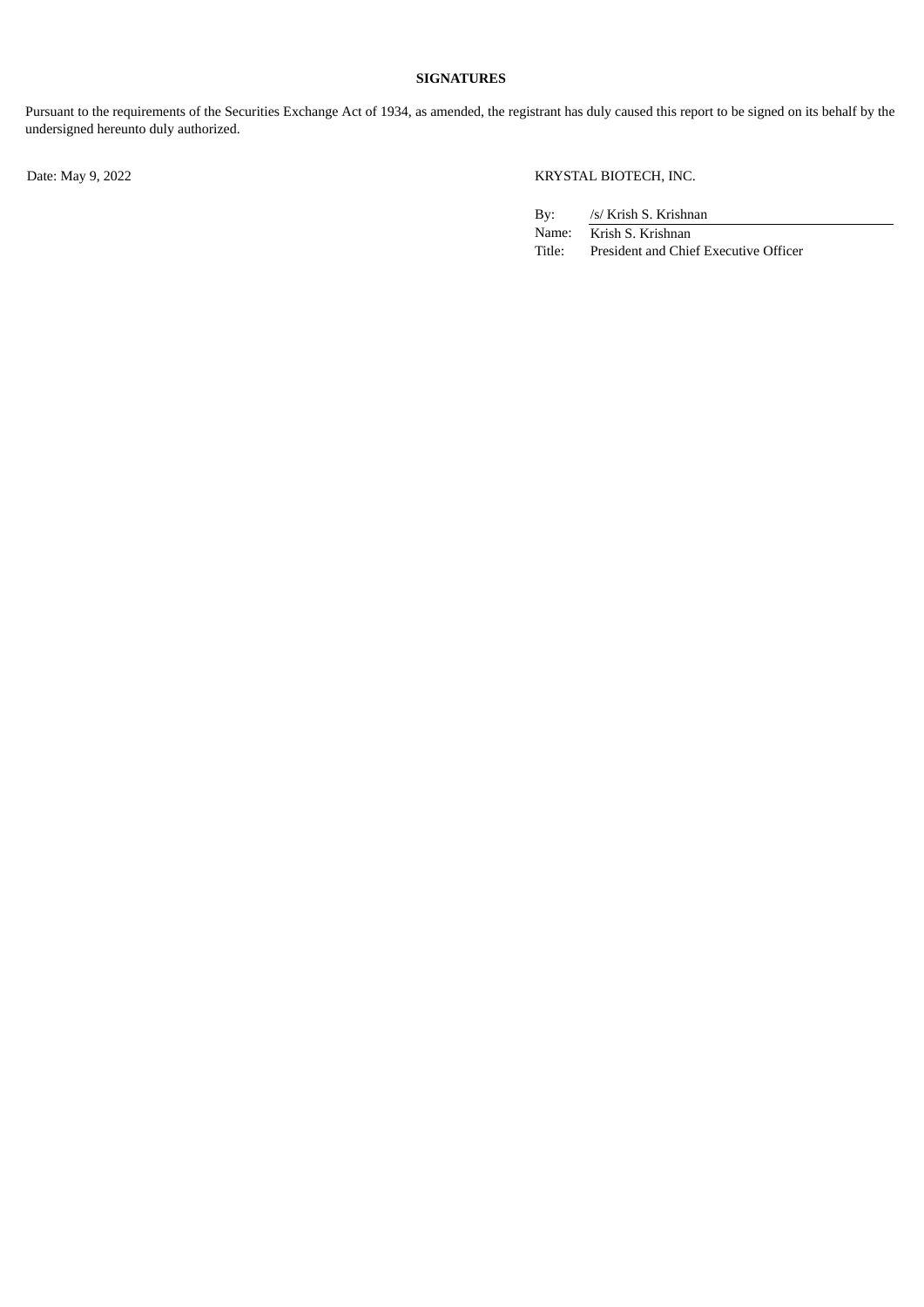# <span id="page-4-0"></span>**Krystal Biotech Announces First Quarter 2022 Financial Results and Reports Updates on Operational Progress**

### May 9, 2022

- Biologics License Application for B-VEC remains on track to file in the US in 2Q 2022 and Marketing Authorization in the EU on track to file in 2H 2022
- FDA allows dosing at a patient's home in the Open Label Extension Study of B-VEC for the treatment of DEB
- Positive Clinical Phase 1 (Pearl-1 Study) Efficacy Results for KB301 reported by Jeune Aesthetics, Inc., Krystal Biotech's subsidiary
	- Strong balance sheet, closing the quarter with \$468.0 million in cash, cash equivalents and investments

PITTSBURGH, May 9, 2022 (GLOBE NEWSWIRE) – Krystal Biotech, Inc., (the "Company") (NASDAQ: KRYS), the leader in redosable gene therapy, today reported financial results and key operational progress updates for the first quarter ending March 31, 2022.

"Our primary objective in 2022 is to prepare for the potential approval and launch of B-VEC in the U.S." said Krish S. Krishnan, chairman and chief executive officer. "We also remain focused on our B-VEC global regulatory filings and advancing our robust pipeline and we are fortunate to have a team with unwavering commitment and the financial strength to do so."

#### **Program Highlights & Upcoming Events:**

B-VEC (beremagene geperpavec) for Dystrophic Epidermolysis Bullosa ("DEB")

- On track to file a biologics license application ("BLA") with the U.S. Food and Drug Administration ("FDA") in 2Q 2022 and a marketing authorization application with the European Medicines Agency ("EMA") in 2H 2022.
- New GEM-3 Phase 3 results for B-VEC were presented at the 2022 American Academy of Dermatology Annual Meeting.
- Following feedback from the FDA, the Company plans to offer DEB patients enrolled in the GEM-3 open label extension study the ability to be dosed in-home by a health care professional. Further study details are available at www.clinicaltrials.gov under NCT identifier NCT04917887.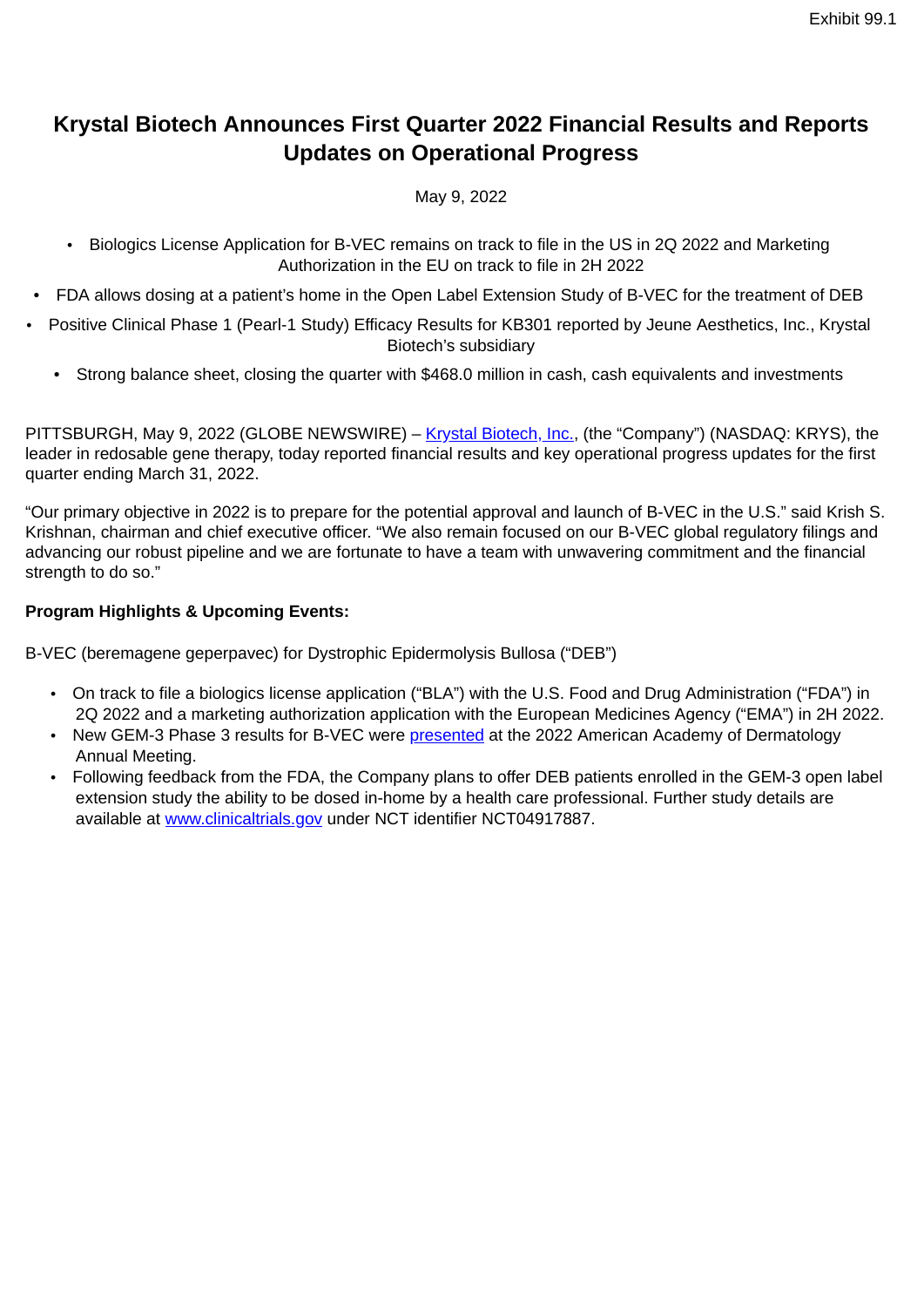• Results from the Phase 1 and 2 study of B-VEC for the treatment of DEB were published in *Nature Medicine* which provided a comprehensive analysis of the data showing that repeat topical applications of B-VEC were associated with durable wound closure, full-length cutaneous type VII collagen (COL7) expression, and anchoring fibril assembly with minimal reported adverse events.

KB407 for treatment of Cystic Fibrosis ("CF")

- Phase 1 clinical trial of inhaled KB407 in patients with CF in Australia is expected to start in 2Q 2022. Details of the Phase 1 study are available at www.clinicaltrials.gov under NCT identifier NCT05095246.
- Anticipate filing an investigational new drug ("IND") application and initiating a Phase 1 trial clinical program in the U.S. in 2H 2022.

KB105 for the treatment of Autosomal Recessive Congenital Ichthyosis ("ARCI")

• Dosing the next cohort in the ongoing Phase 1/2 clinical trial of KB105 for the treatment of TGM1-deficient ARCI is on track to resume in 2022 and details of the Phase 1/2 study can be found at www.clinicaltrials.gov under NCT identifier NCT04047732.

KB104 for Netherton Syndrome

• The Company continues to work towards an investigational new drug filing ("IND"), which is anticipated later this year.

KB301 for Aesthetic Indications

- Jeune Aesthetics, Inc., the Company's wholly-owned subsidiary, announced positive proof-of-concept efficacy data from Cohort 2 of the PEARL-1 study of KB301, with subjects from the trial to roll over into enrollment in a durability trial to look for duration of effect and for long term safety monitoring.
- Complete results from Cohort 1 focused on safety were presented at the 2021 Society for Investigative Dermatology Annual Meeting.
- Details of the Phase 1 study can be found at www.clinicaltrials.gov under NCT identifier NCT04540900.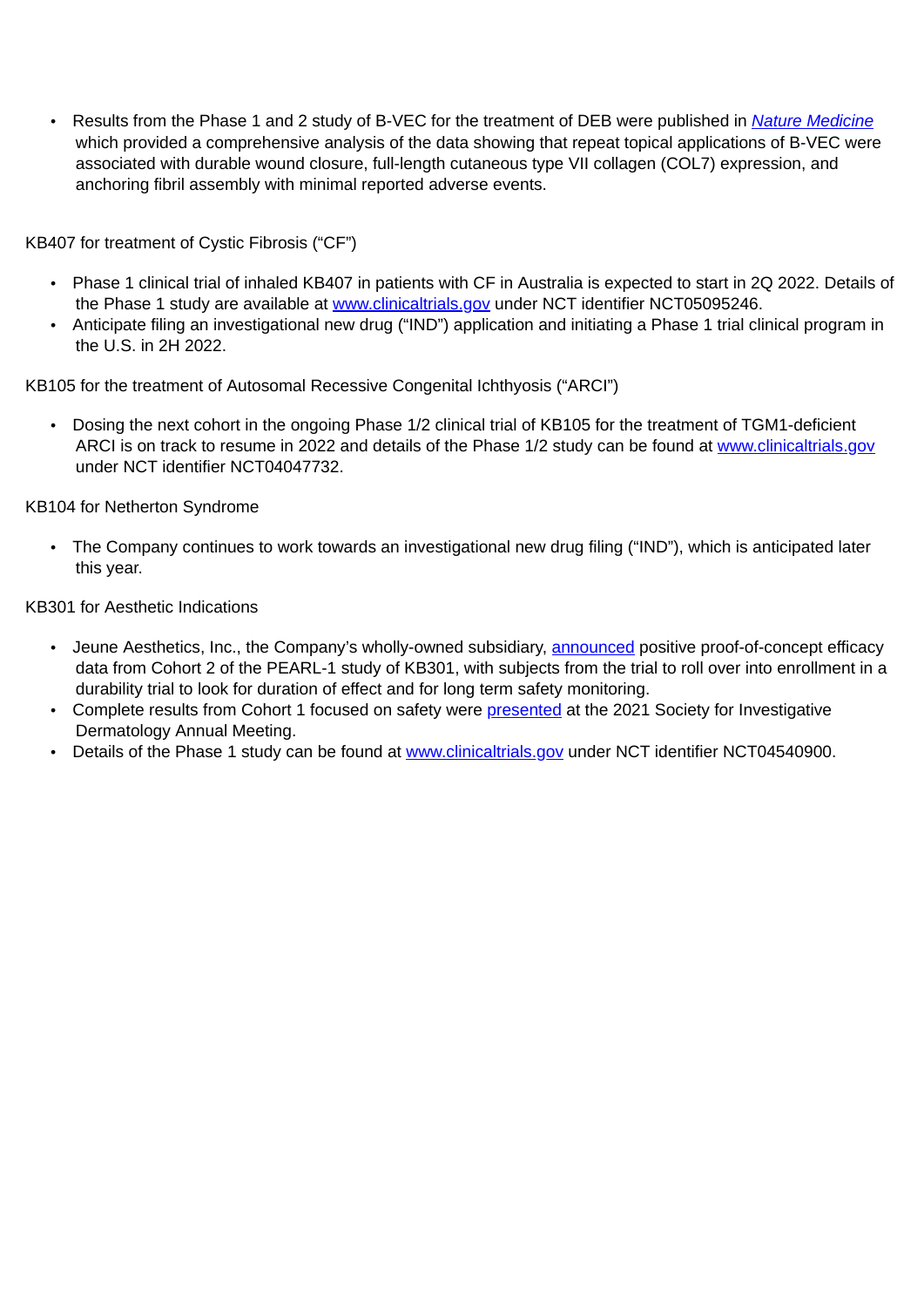#### **Corporate Highlights:**

- Jeune Aesthetics, Inc. announced its formation and installation of a Scientific Advisory Board, comprised of industry leaders to serve as strategic advisors assisting with program strategy and clinical development.
- In January 2022, Jing Marantz, M.D., PhD, MBA resigned from the Board of Directors to accept the position of Chief Business Officer with the Company and E. Rand Sutherland, M.D., MPH was appointed as a member of the Board of Directors.

#### **Financial results for the quarter ended March 31, 2022:**

- Cash, cash equivalents, and investments totaled \$468.0 million on March 31, 2022.
- Research and development expenses for the first quarter ended March 31, 2022 were \$9.3 million, compared to \$6.2 million for the first quarter 2021.
- General and administrative expenses for the first quarter ended March 31, 2022 were \$15.9 million, compared to \$8.2 million for first quarter 2021.
- Net losses for the quarters ended March 31, 2022 and 2021 were \$50.0 million and \$15.8 million, or \$(1.99) and \$(0.74), respectively, per common share (basic and diluted).
- For additional information on the Company's financial results for the first quarter ended March 31, 2022, refer to form 10-Q filed with the SEC.

#### **About Krystal Biotech, Inc.**

Krystal Biotech, Inc. (NASDAQ: KRYS) is a pivotal-stage gene therapy company leveraging its proprietary, redosable gene therapy platform and in-house manufacturing capabilities to develop life-changing medicines for patients with serious diseases, including rare diseases in skin, lung, and other areas. For more information please visit http://www.krystalbio.com, and follow @KrystalBiotech on LinkedIn and Twitter.

#### **About Jeune Aesthetics, Inc.**

Jeune Aesthetics, Inc., a wholly-owned subsidiary of Krystal Biotech, Inc., is a biotechnology company leveraging a clinically validated gene-delivery platform to develop products to fundamentally address – and reverse – the biology of aging and/or damaged skin. For more information, please visit http://www.jeuneinc.com.

#### **Forward-Looking Statements**

Any statements in this press release about future expectations, plans and prospects for Krystal Biotech, Inc., including statements about the clinical utility of B-VEC, at home dosing, the timing of the Company's BLA submission and EMA marketing authorization application, timing of the KB407 Phase 1 clinical trial program in Australia and the U.S., timing of dosing the next cohort in the ongoing Phase 1/2 clinical trial of KB105, timing of an IND filing for KB104, and other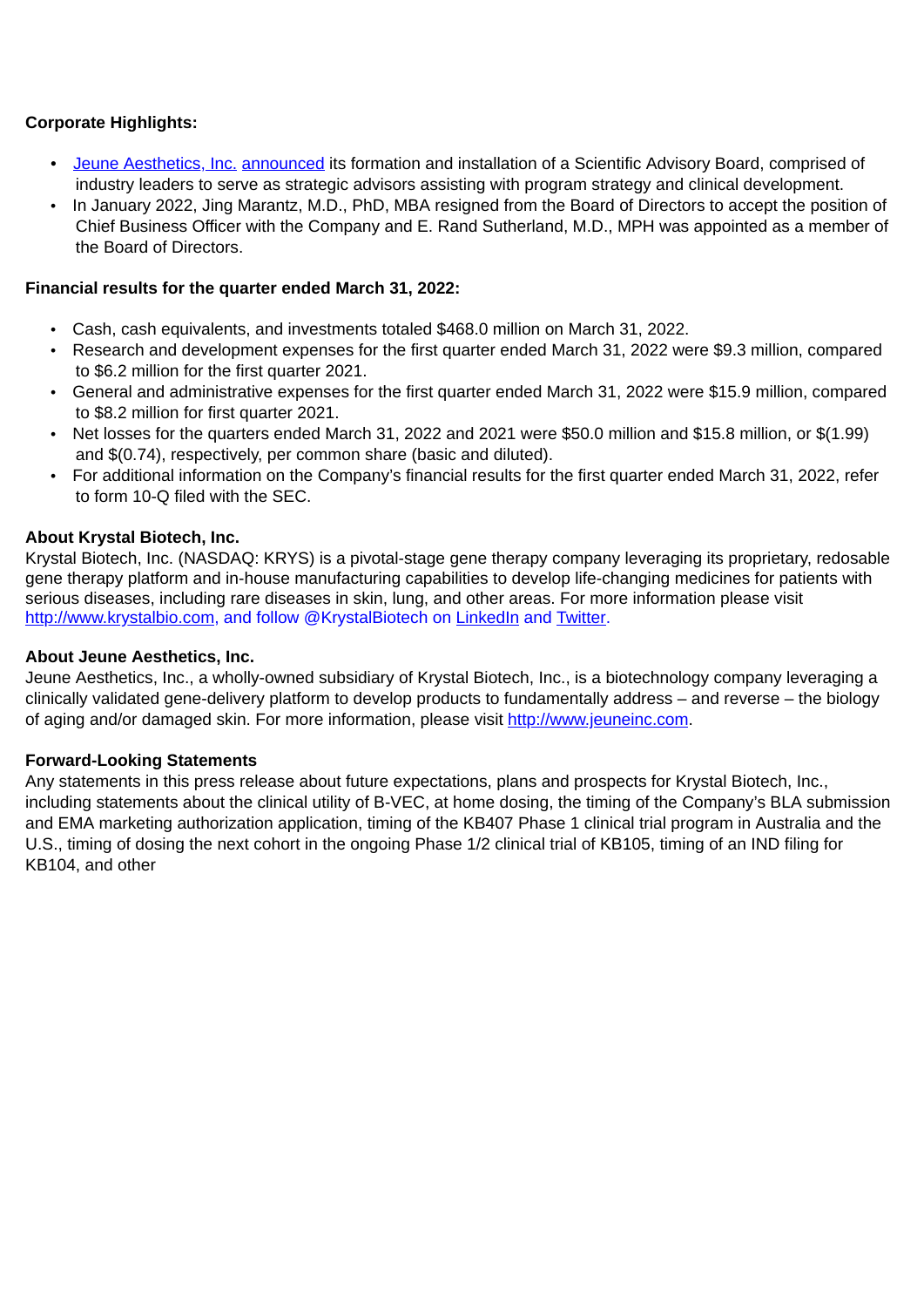statements containing the words "anticipate," "believe," "estimate," "expect," "intend," "may," "plan," "predict," "project," "target," "potential," "likely," "will," "would," "could," "should," "continue," and similar expressions, constitute forwardlooking statements within the meaning of The Private Securities Litigation Reform Act of 1995. Actual results may differ materially from those indicated by such forward-looking statements as a result of various important factors, including: uncertainties associated with regulatory review of clinical trials and applications for marketing approvals, the availability or commercial potential of product candidates including B-VEC, the sufficiency of cash resources and need for additional financing and such other important factors as are set forth under the caption "Risk Factors" in the Company's annual and quarterly reports on file with the U.S. Securities and Exchange Commission. In addition, the forward-looking statements included in this press release represent the Company's views as of the date of this release. The Company anticipates that subsequent events and developments will cause its views to change. However, while the Company may elect to update these forward-looking statements at some point in the future, it specifically disclaims any obligation to do so. These forward-looking statements should not be relied upon as representing the Company's views as of any date subsequent to the date of this release.

#### **CONTACTS:**

### **Investors and Media:**  Meg Dodge Krystal Biotech mdodge@krystalbio.com

Source: Krystal Biotech, Inc.

#### **Consolidated Balance Sheet Data:**

| (In thousands)             | March 31,<br>2022 |         | December 31,<br>2021 |         |
|----------------------------|-------------------|---------|----------------------|---------|
| <b>Balance sheet data:</b> |                   |         |                      |         |
| Cash and cash equivalents  | \$                | 269,303 | \$                   | 341.246 |
| Short-term investments     |                   | 165,329 |                      | 96,850  |
| Long-term investments      |                   | 33.339  |                      | 64.371  |
| <b>Total assets</b>        |                   | 616.874 |                      | 626,295 |
| <b>Total liabilities</b>   |                   | 68.320  |                      | 32,719  |
| Total stockholders' equity |                   | 548,554 | \$                   | 593,576 |